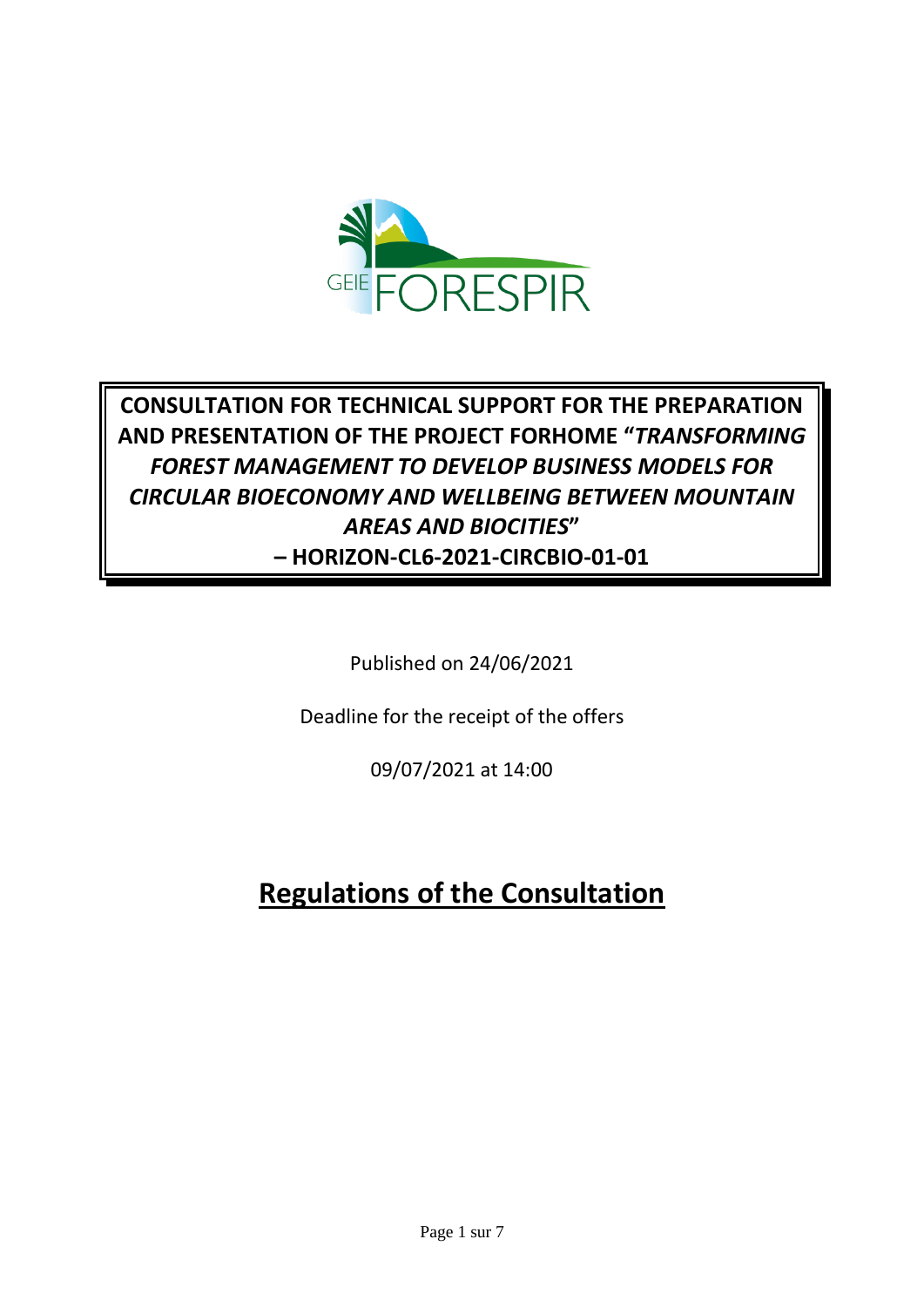# **Article 1: Purpose and scope of the consultation**

# *1.1 - Purpose of the consultation*

The present consultation concerns the realization of a support service for the preparation and the presentation to the European call for projects HORIZON EUROPE HORIZON-CL6-2021-CircBio-01- 01 of the project FROM FOREST TO HOME (FORHOME): Transforming forest management to develop business models for circular bioeconomy and wellbeing between mountain areas and biocities.

## *1.2 - Conditions of participation of competitors*

The offer can be presented by a single company or by a groupment of companies.

## **Article 2: Conditions of the consultation**

#### *2.1 - Duration of the contract – Timeframe*

The duration of contract is set from 09/07/2021 to 31/10/2021 and may be modified by agreement between the contracting authority and the selected contractor(s).

#### 2.2 - Period of validity of tenders

The period of validity of the tenders is set at 10 days from the deadline for receipt of tenders.

#### 2.4 - Financing arrangements

The financing of the contracting of the above-mentioned service will be assumed by FORESPIR (contracting authority, in charge of the competition), by the Centre de Ciència i Tecnologia Forestal de Catalunya and the Communauté de Travail des Pyrénées in equal parts. The invoicing modalities will be defined in the contract that will be established between the parties (Consortium of the three above-mentioned partners and the selected company).

# **Article 3: Content of the consultation file**

In accordance with FORESPIR's internal purchasing rules, and since the expected amount of the service is between 15 000 € HT and 50 000 € HT, the simplified consultation file (DCS) contains the following documents

- The Regulations of the Consultation (R.C.)
- The Terms and conditions of special technical specifications (C.C.T.P.)

The simplified consultation file is available at the following electronic address: <https://www.forespir.com/bidding>

The candidates can also ask for the transmission of the simplified consultation file by email (request to be formulated at [sebastien.chauvin@forespir.com](mailto:sebastien.chauvin@forespir.com) ).

#### **Article 4 : Submission of applications and tenders**

Competitors' bids must be written entirely in English and expressed in EURO.

If competitors' bids are in another language, they must be accompanied by a certified translation into English of all the documents submitted in the bid.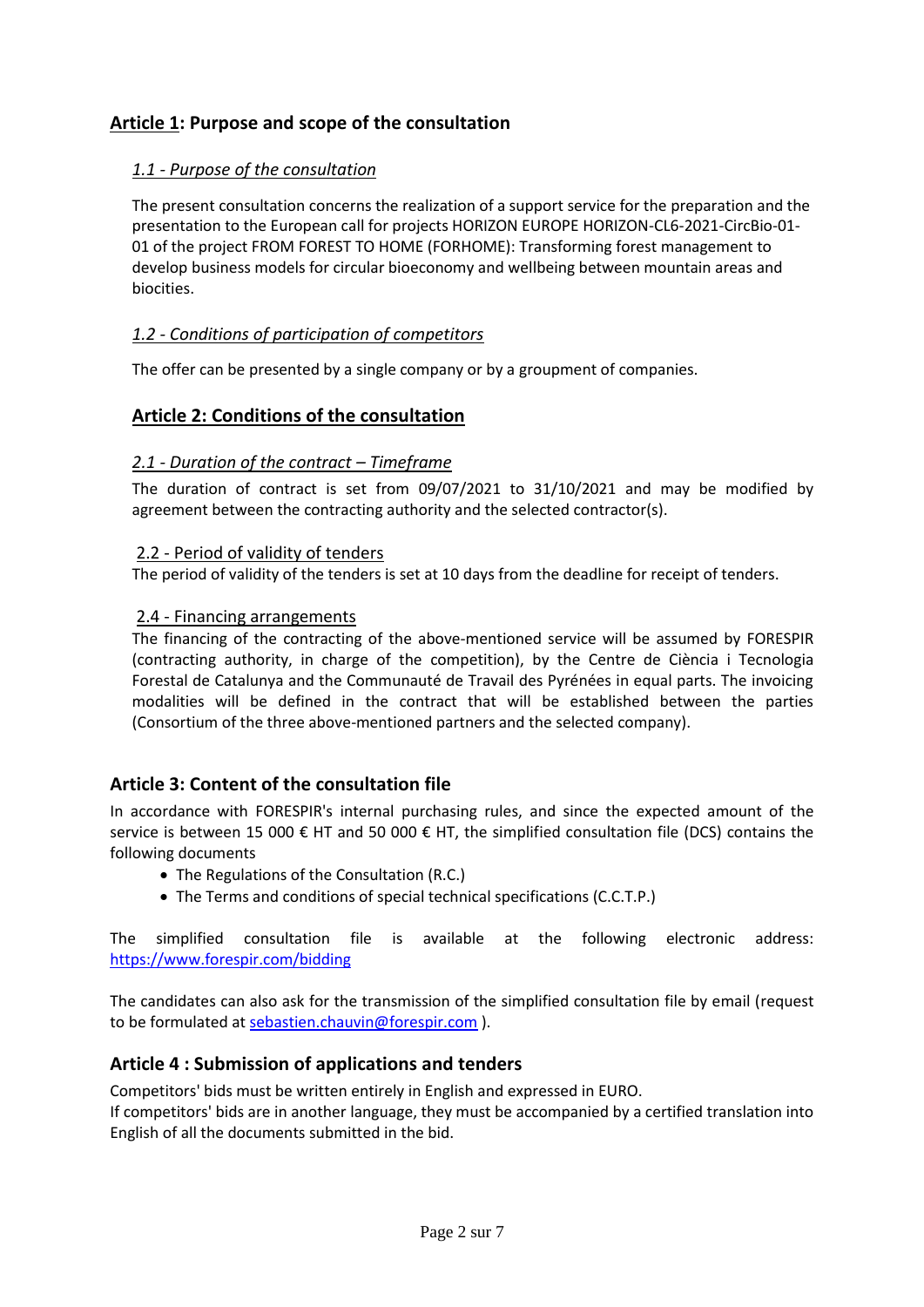#### *4.1 - Documents to be provided*

Each applicant will have to produce :

- $\checkmark$  a document stating its references in terms of support for the preparation and presentation of projects for the same type of calls,
- $\checkmark$  a schedule of tasks to be implemented that is consistent with the deadlines for submission of the call HORIZON-CL6-2021-CIRCBIO-01-01
- $\checkmark$  a complete costed estimate accompanied by the Terms and conditions of special technical specifications (C.C.T.P.) to be accepted without any modification, dated and signed.

These documents must be sent electronically to the following address: [sebastien.chauvin@forespir.com](mailto:sebastien.chauvin@forespir.com)

## **Article 5 : Selection of applications and analysis of tenders**

In accordance with FORESPIR's internal purchasing rules, the applications will be analyzed and ranked by the Direction of FORESPIR and validated by the President before the contract is concluded.

The award of the contract shall be notified to the successful bidder by electronic means with acknowledgement of receipt, by the President or his representative.

## **Article 6: Additional Information**

To obtain any additional information they may need during their study, candidates should send a request to[: sebastien.chauvin@forespir.com](mailto:sebastien.chauvin@forespir.com)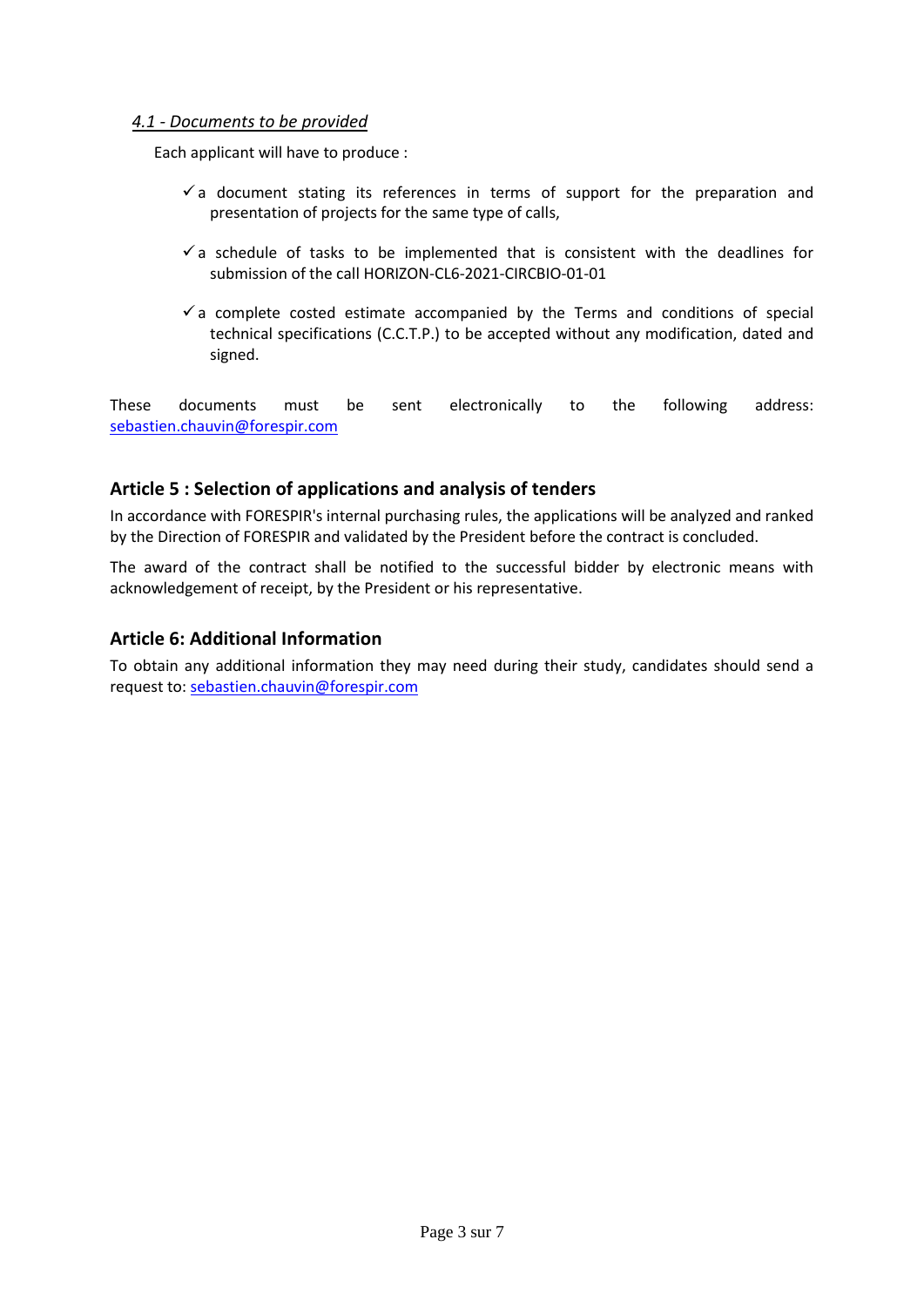

# **CONSULTATION FOR THE TECHNICAL SUPPORT FOR THE PREPARATION AND THE PRESENTATION OF THE PROJECT FORHOME "***TRANSFORMING FOREST MANAGEMENT TO DEVELOP BUSINESS MODELS FOR CIRCULAR BIOECONOMY AND WELLBEING BETWEEN MOUNTAIN AREAS AND BIOCITIES***" – HORIZON-CL6-2021-CIRCBIO-01-01**

Published on 24/06/2021

Deadline for the receipt of the offers

09/07/2021 at 14:00

# **Terms and conditions of special technical specifications**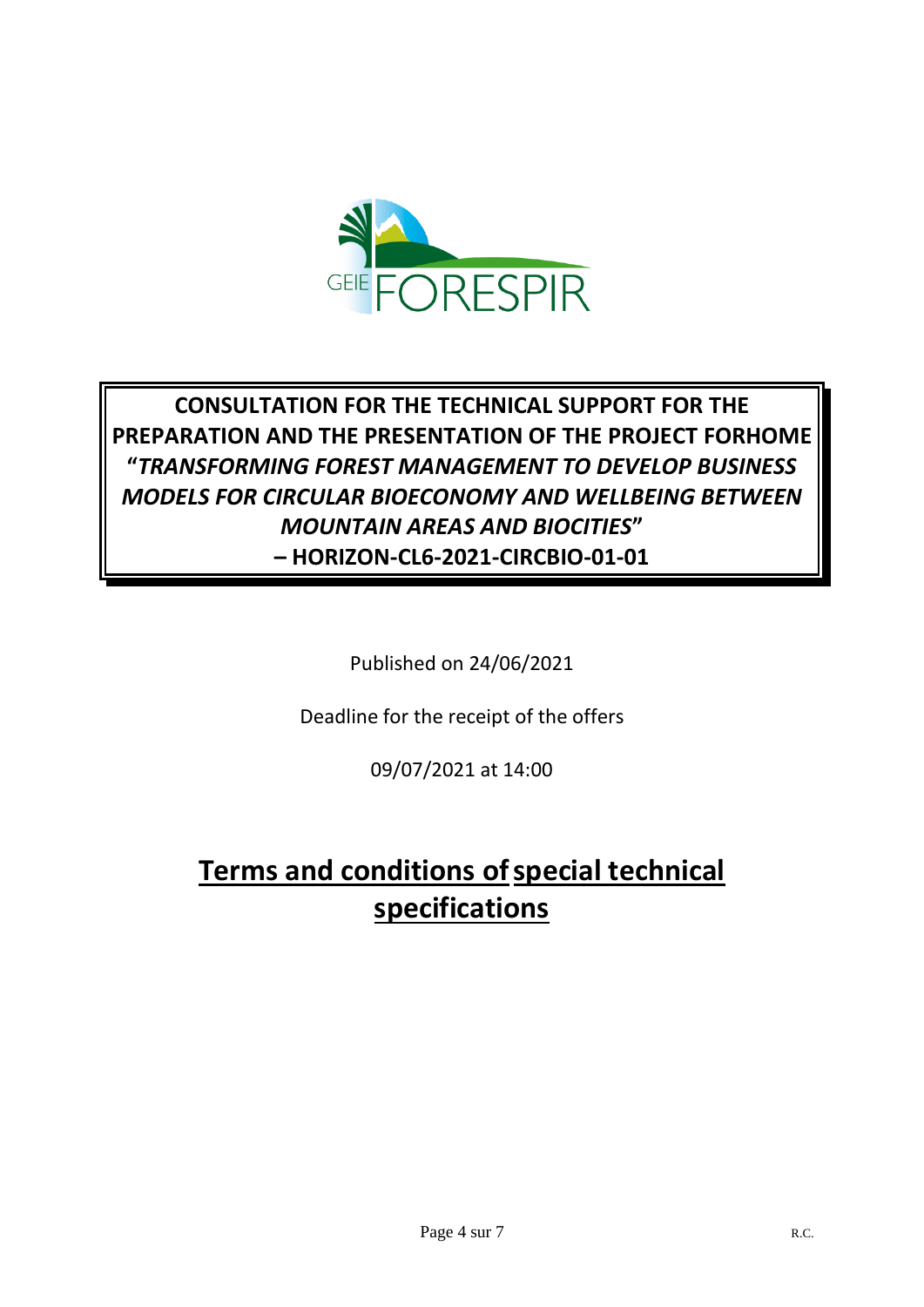## **1- CONTEXT**

A vast geomorphological complex of 38,411 km2, the Pyrenean mountains extend over 390 km, straddling France, Spain and Andorra, from the Atlantic Ocean to the west and the Mediterranean to the east. The relief, the various exposures, and the radically opposed influences between the Atlantic and the Mediterranean, as well as the diversity of the geological substrates, lead to very varied stationary conditions, resulting in a strong forest diversity. This forest is omnipresent and covers nearly 60% of the Pyrenees surface.

There is a strong link between this massif and a whole group of medium and large cities (including metropolises) that border the Pyrenees (Barcelona, Toulouse, Carcassonne, Perpignan, Girona, Lleida, Huesca, Saragossa, Pamplona, Vitoria, St. Sebastian, BAB, Pau, Tarbes, Saint Gaudens, Foix...). This attachment, both heritage and cultural, is valued in a wide range of economic sectors, primarily tourism and agri-food (cheeses, bottled water, milk, chocolates, trout ...). The promotion of "quality" products from a more or less extensive agriculture is widely used, giving the Pyrenees a "natural", "preserved", even "wild" image.

Among the renewable natural resources that are found in quantity in the massif, there is also wood, which comes from a multifunctional and sustainable forest management.

Few know that forest management that generates wood to be used in construction or interior design for example, also allows to maintain landscapes resilient to climatic or natural disturbances, promotes tourism, biodiversity, water quality, sequestration and storage of CO2 ... and to provide countless services to human society.

However, the availability of this resource in the massif, the increase in the demand for wood products, the geographical proximity with these consumption poles which are more and more demanding of short circuit productions, and the guarantees of sustainable management do not generate a systematic use of this bio-resource. Worse, many Pyrenean woods suffer from an image of lower quality whereas studies and tests show that they are similar to other woods from other mountain ranges.

# **2- OBJECTIVES**

The objective of the FORHOME project "from forest to home" is to promote the transition to an economic model based on the efficient use of renewable and local biological resources to create products with higher added value, improving the competitiveness and sustainability of the sectors involved, through the creation of quality green jobs and knowledge generation as a driving force. In this context, the project aims to transform forest management to develop business models that promote the circular bioeconomy and welfare between Pyrenean mountain areas and a whole network of biocities attached to this massif.

In concrete terms, we want to implement new solutions and new models of circular bioeconomy "forest-wood" innovative in the Pyrenean bioregion.

The outlets of sustainable forest management are multiple in terms of wood production: construction, furniture, energy, paper pulp, green chemistry, all of which present real advantages in terms of circularity.

The partners of the project wish to contribute to the removal of the blockages that prevent a stronger use of a renewable bio resource (wood) in construction and development projects, by creating a stronger link between urban areas and the Pyrenean forest: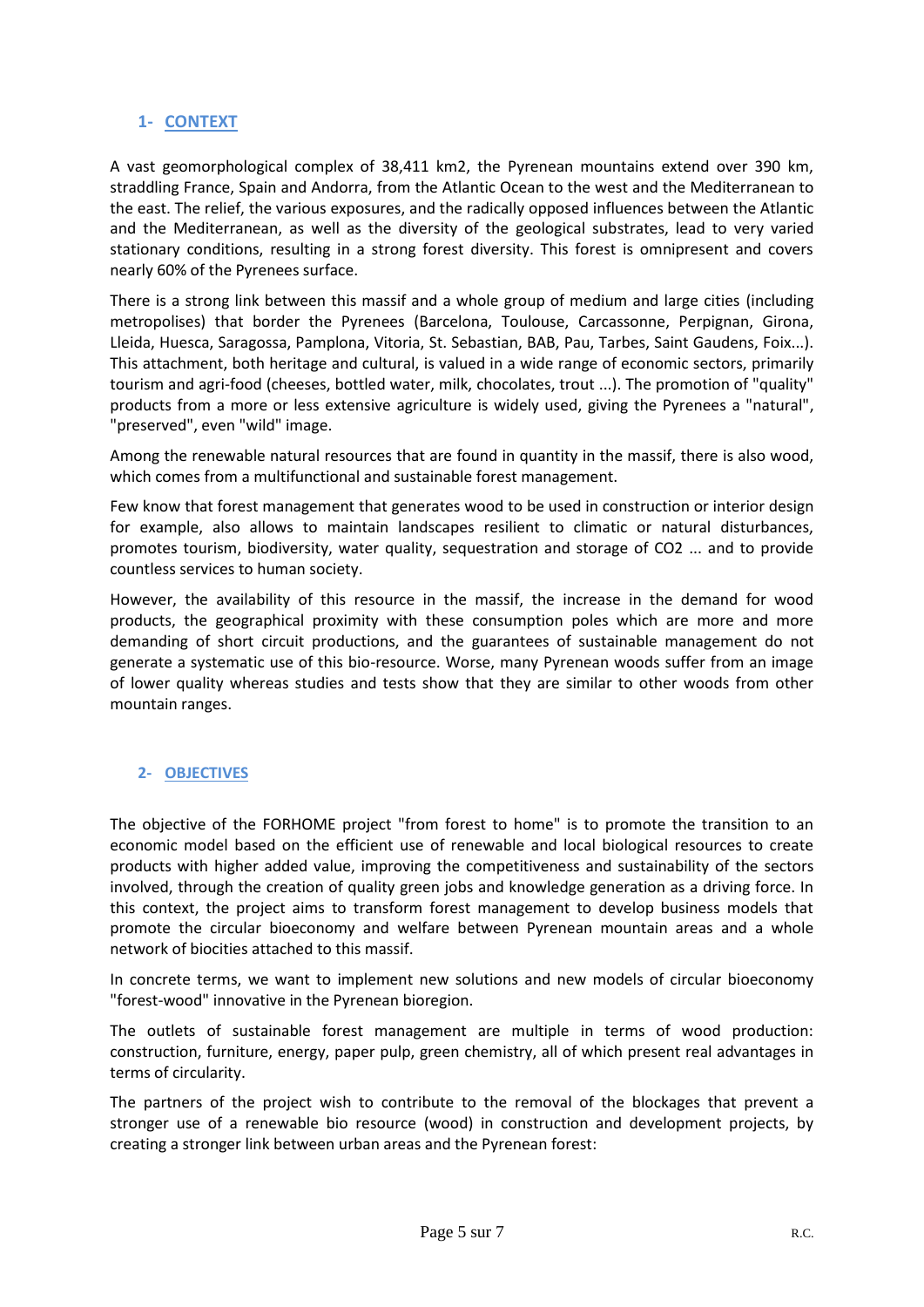- By designing 5 business models based on value chains maximizing the "wood" outlets with the highest added value
- By deploying these business models in 5 concrete demonstration projects in the Pyrenean territories, from the Pyrenean forest to the biocities
- By evaluating the well-being generated by the use of wood (wood wellbeing) and provided by resilient forest landscapes (forest wellbeing).
- Evaluating the costs, benefits and impacts (on territories, environments and ecosystem services) of the business models identified on the basis of demonstration projects.
- By generating replicable and transferable achievements and results to other sectors and other bioregions

#### **3- EXPECTED SERVICE**

The purpose of this consultation is the contracting by the consortium FORESPIR, Centre de Ciència i Tecnologia Forestal de Catalunya and the Communauté de Travail des Pyrénées of specialized consultancy services in the field of project financing for the preparation and presentation of a HORIZON EUROPE application for the implementation of new solutions and new models of innovative "forest-wood" circular bioeconomy in the Pyrenean bioregion.

The service includes all activities related to the presentation of a project application to the European call for projects HORIZON EUROPE HORIZON-CL6-2021-CIRCBIO-01-01 in particular:

- $\Box$  Support in the framing of the initial idea
- $\Box$  Advice on the adequacy of the ideas proposed by the consortium to the expectations of the program that is the subject of the call
- $\Box$  Carrying out all administrative and legal aspects related to the preparation of the application and its submission,,
- $\Box$  Preparation of the budgets,
- $\Box$  Technical, administrative and financial coordination with the different partners involved,
- $\Box$  Search for partners in agreement with the consortium,
- $\Box$  Drafting of the contents and completion of the application form (administrative and technical documentation)
- $\Box$  Presentation/submission to the corresponding organization,
- $\Box$  Follow-up of the application,
- $\Box$  Correction of any requests that may be made by the funding agency in the process of appraising the submitted projects.

As this is a call for European grants, it is expressly requested that the documentation, which must be in English, be provided in English when the application is processed by the managing agency of the funding body.

The definition of the precise content of the project, the activities and the roles of the people involved, will be defined in agreement with the consortium FORESPIR, Centre de Ciència i Tecnologia Forestal de Catalunya and the Communauté de Travail des Pyrénées and the partners of the project and in any case respecting the provisions and priorities of the call HORIZON EUROPE.